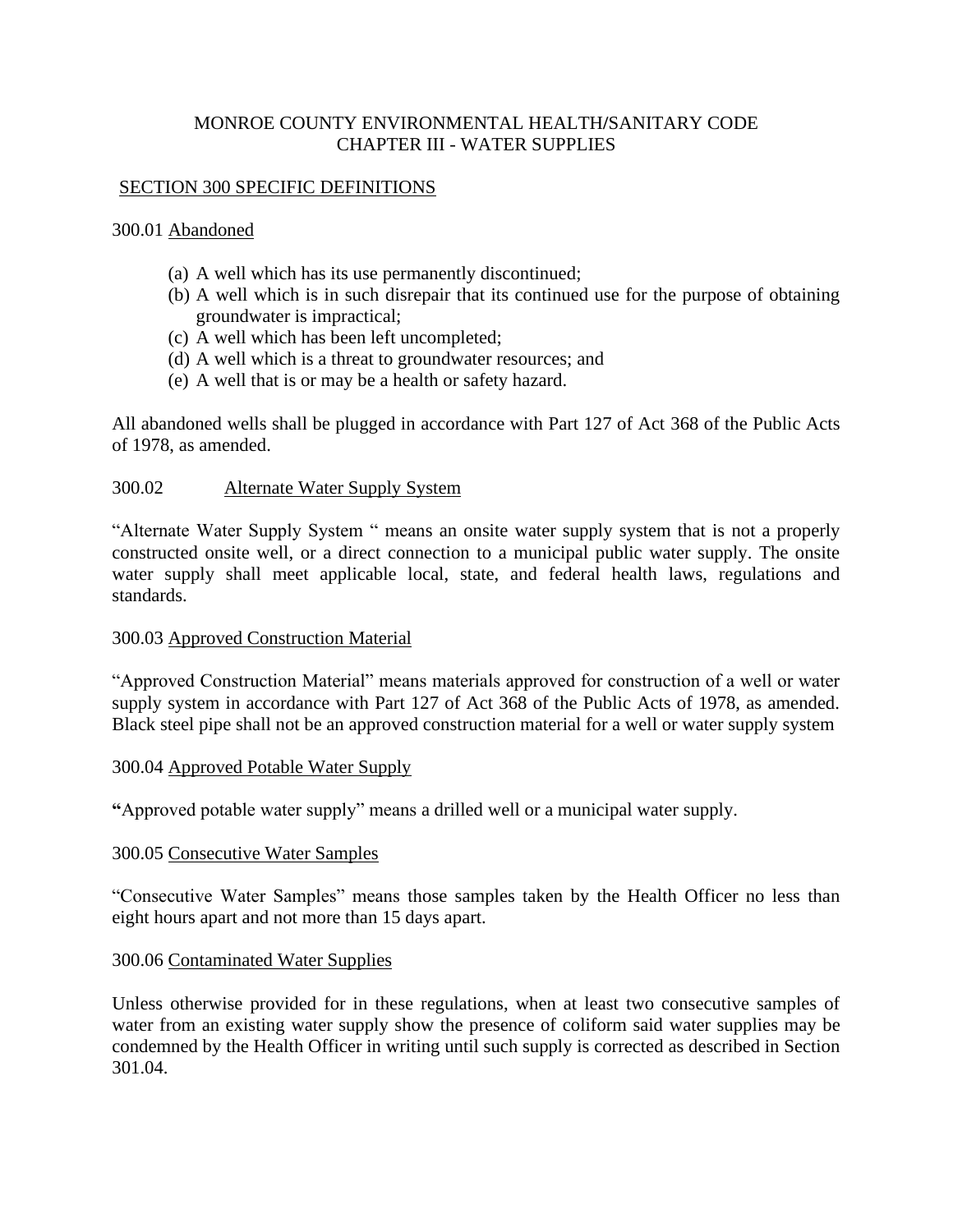## 300.07 Extensive Change

**"**Extensive Change" means a change that requires the entire water system to meet the requirements of this regulation unless a variance is issued pursuant to the provisions of this Code. This shall include relocation of a similar pump, relocation of a buried suction or pressure line, replacing the entire casing, removing a casing from the ground, exposing a buried well head, installing a pitless adapter, changing screen elevations, deepening or plugging back a bedrock well, hydraulic fracturing of a well, installing a liner pipe, or changing aquifers.

## 300.08 Public Water Supply

Waterworks system which provides water for drinking or household purposes to persons other than the supplier of water. Public water supplies are defined in Act 399, Public Acts of 1976, as amended**:**

(a) Type I: All community supplies are classified as Type I public water supplies.

(b) Type II: All non-community supplies are classified as Type II public water supplies.

1) Type IIa: Type IIa public water supplies are Type II public water supplies with an average daily water production for the maximum month equal to or greater than 20,000 gallons per day.

2) Type IIb: Type IIb public water supplies are Type II public water supplies with an average daily water production for the maximum month of less than 20,000 gallons per day.

(c) Type III: All public water supplies which are not Type I or Type II public water supplies shall be classified as Type III public water supplies.

# 300.09 Water Supply System

"Water Supply System" means a well, pump, and pumping equipment to supply water to a single or two family dwelling and nonresidential facilities.

# 300.10 Well

"Well" is defined as an opening in the surface of the earth for the purpose of: obtaining groundwater, monitoring the quality or quantity of groundwater, obtaining geologic information on aquifers, recharging aquifers, purging aquifers, utilizing the geothermal properties of earth formations or removing groundwater for any purpose. Wells as defined in this section shall include:

- (a) A water supply well used to obtain potable water for drinking and**/**or domestic purposes;
- (b) An irrigation well that is used to provide water for plants, livestock, filling of lakes or ponds, or other agricultural processes;
- (c) A heat exchange well used for the purpose of utilizing the geothermal properties of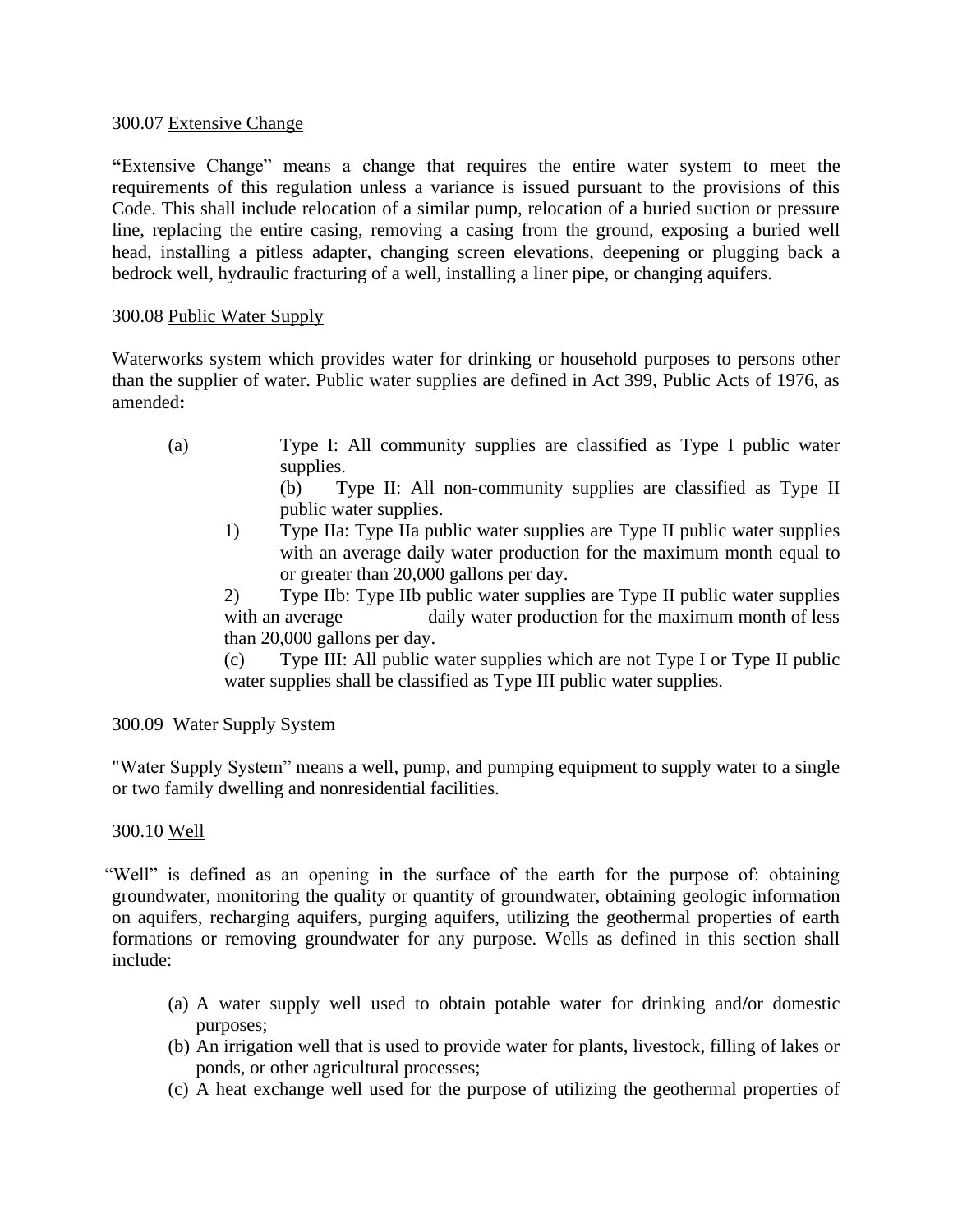earth formations for heating or air conditioning;

- (d) An industrial well used to supply water for industrial processes, fire protection, or similar non-potable uses;
- (e) A test well used to obtain information on groundwater quantity, quality, or aquifer characteristics for the purpose of designing or operating a water supply well;
- (f) A recharge well used to discharge water into an aquifer;
- (g) A dewatering well used to lower the groundwater level temporarily at a construction site;
- (h) A fresh water well at an oil or gas well drilling site.

## SECTION 301JURISDICTION AND ADMINISTRATION

## 301.01 Jurisdiction

These regulations apply to all water supply systems within Monroe County, excluding monitoring wells and Type I public water supplies.

### 301.02 State Laws and Regulations

Onsite water supplies, groundwater supplies, well drillers, pump installers, and water haulers shall conform to the applicable requirements of Part 127 of Act 368 of the Public Acts of 1978, as amended and Act 399 of the Public Acts of 1976, as amended, and to the rules and regulations adopted pursuant to said Acts.

#### 301.03Approvals

The Health Officer shall make such inspections or evaluations as deemed necessary to determine that a water supply system complies with the provisions of the Monroe County Environmental Health**/**Sanitary Code and Part 127 of Act 368 of the Public Acts of 1978, as amended.

## 301.04 Correction of Contaminated Water Supplies

Unless otherwise provided for in these regulations, contaminated water supplies shall be disinfected, developed, repaired or plugged, in accordance with Part 127 of Act 368 of the Public Acts of 1978 as amended. In addition, to meet the requirements of release from condemnation, at least two consecutive water samples shall indicate coliform is not present in the water supply.

#### 301.05 Immediate Health Hazard

Contaminated water supplies that in the judgment of the Health Officer represent an immediate health hazard, shall be posted with suitable signs at each outlet, or the outlets shall be made inoperative.

#### 301.06 Penalty

Any person violating these regulations or any provision of these regulations shall be guilty of a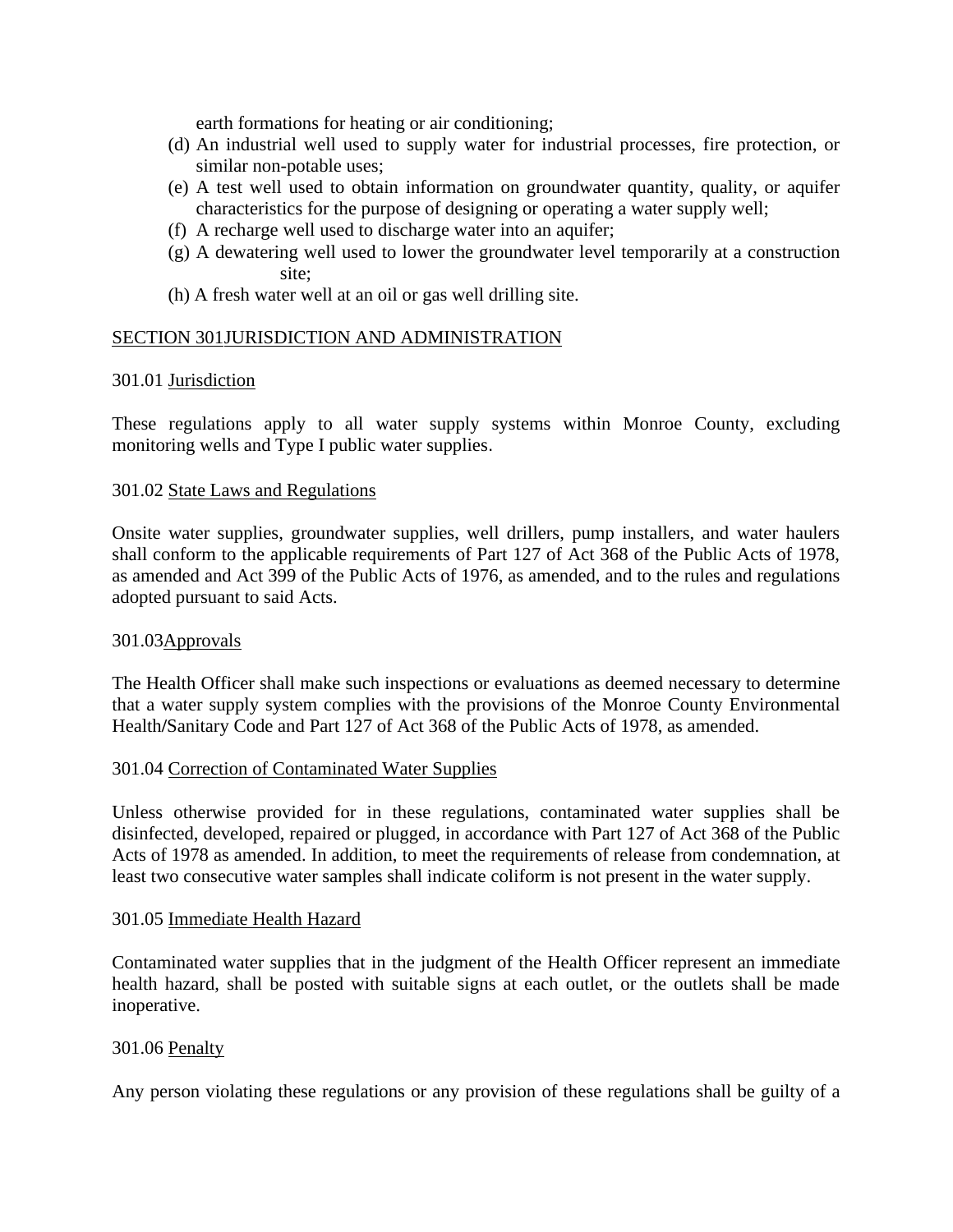misdemeanor as stated in Section 100.05 of the Monroe County Environmental Health**/**Sanitary Code.

# 301.07 Water Supplies Required

Every habitable building shall be provided with an approved potable water supply system from which a minimum of 8 gallons of water per minute measured after two hours of continuous pumping shall be available at all times to meet the needs of all the occupants of said building.

## SECTION 302 WATER SUPPLY PERMITS

## 302.01 Permit Required

Prior to any new construction, or extensive change affecting the basic unit or the suction line on any water supply system covered by these regulations, the owner, well driller, or pump installer shall obtain a permit from the Monroe County Health Department except as provided for in Section 302.02. The owner is responsible for supplying the necessary information which, in the judgment of the Health Officer, may consist of, but not be limited to, the location of the proposed onsite water supply, engineering drawings, maps, elevations of recorded or predicted floods, subsurface geological formations, locations of nearby sources of pollution, the intended use of the proposed water supply, and detailed plans of the proposed water supply system. A permit fee, as stated in the Health Department Fee Schedule, shall be made payable to the Monroe County Health Department. When a permit is required for an extensive change, the water supply system shall meet the construction requirements of Part 127 of Act 368 of the Public Acts of 1978, as amended and Act 399 of the Public Acts of 1976, as amended and to the rules and regulations adopted pursuant to said Acts.

## 302.02 Permits Issued by the Michigan Department of Environmental Quality

If required under Act 399 of the Public Acts of 1976, as amended, and to the rules and regulations adopted pursuant to said Act, the owner, well driller, or pump installer is required to obtain a permit directly or exclusively from the Michigan Department of Environmental Quality, it shall not be a requirement to obtain a permit from the Monroe County Health Department. When the Monroe County Health Department issues a permit for the installation or alteration of a public water supply system, under an agreement, contract, or cooperative arrangement as stated in Act 399 of the Public Acts of 1976, as amended, said permit shall be issued in accordance with Section 302.01 of these regulations.

## 302.03 Expiration of Permit

Any permit issued pursuant to the requirements of this chapter shall be valid for the term of 12 months from the date of issuance, unless declared void as provided for in Section 302.05 and no construction, alteration, and/or extension shall continue without renewal of said permit. Said permit shall not be transferable to any new owner or to another location on the same parcel of property or to a different location and/or owner at a different parcel of property. One 60-day permit extension may be granted providing the request for the extension is received in writing